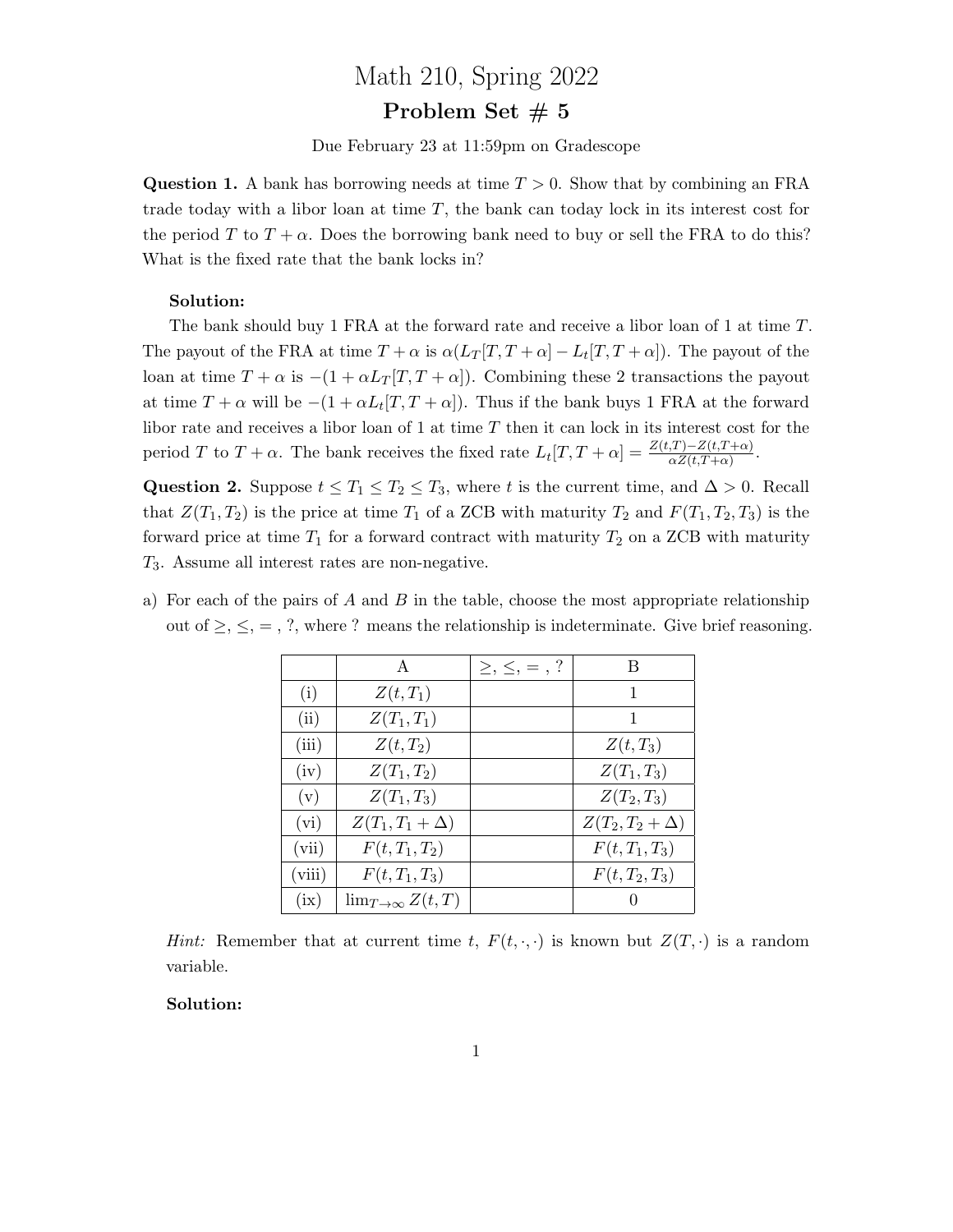|        | A                          | $\geq, \leq, =, ?$ | B                   |
|--------|----------------------------|--------------------|---------------------|
| (i)    | $Z(t,T_1)$                 | $\leq$             | 1                   |
| (ii)   | $Z(T_1,T_1)$               |                    |                     |
| (iii)  | $Z(t,T_2)$                 | $\geq$             | $Z(t,T_3)$          |
| (iv)   | $Z(T_1,T_2)$               | $\geq$             | $Z(T_1, T_3)$       |
| (v)    | $Z(T_1, T_3)$              | ?                  | $Z(T_2,T_3)$        |
| (vi)   | $Z(T_1,T_1+\Delta)$        | ?                  | $Z(T_2,T_2+\Delta)$ |
| (vii)  | $F(t, T_1, T_2)$           | $\geq$             | $F(t, T_1, T_3)$    |
| (viii) | $F(t, T_1, T_3)$           | $\,<\,$            | $F(t, T_2, T_3)$    |
| (ix)   | $\lim_{T\to\infty} Z(t,T)$ |                    |                     |

- i) Receiving 1 in the future is worth less than receiving 1 now.
- ii) At future time  $T_1$  the value of receiving 1 is 1.
- iii) Receiving 1 at the later date  $T_3$  is worth less than receiving 1 at the earlier date  $T_2$ .
- iv) Since  $T_2 \leq T_3$  the promise of receiving 1 at the earlier time  $T_2$  is worth more than the promise of receiving 1 at the later time  $T_3$ .
- v) We cannot compare the forward rate between  $T_1$  and  $T_3$  to the forward rate between  $T_2$  and  $T_3$  since interest rates can fluctuate over time.
- vi)

$$
F(t, T_1, T_2) = \frac{Z(t, T_2)}{Z(t, T_1)}
$$

$$
F(t, T_1, T_3) = \frac{Z(t, T_3)}{Z(t, T_1)}
$$

Since  $Z(t, T_2) \geq Z(t, T_3)$  the result follows.

vii)

$$
F(t, T_2, T_3) = \frac{Z(t, T_3)}{Z(t, T_2)} \ge \frac{Z(t, T_3)}{Z(t, T_1)} = F(t, T_1, T_3)
$$

where we used the fact  $Z(t, T_1) \geq Z(t, T_2)$ .

- viii) Never receiving one dollar has zero value.
- b) What can you say about interest rates between  $T_1$  and  $T_2$  if
	- i)  $Z(t, T_1) = Z(t, T_2)$ ?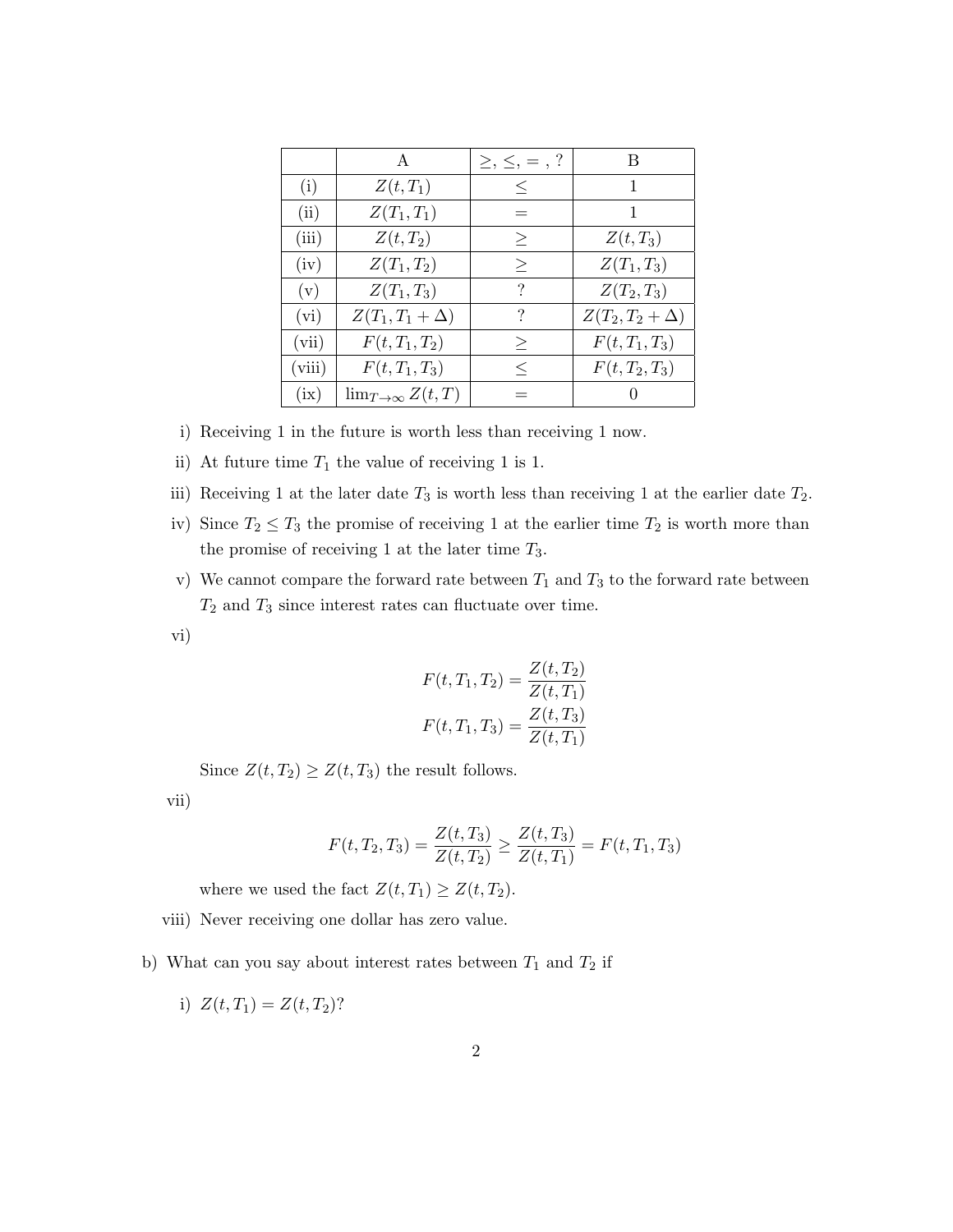ii)  $Z(t, T_1) > 0$  and  $Z(t, T_2) = 0$ ?

# Solution:

i) Since  $F(t, T_1, T_2) = \frac{Z(t, T_2)}{Z(t, T_1)}$  we get  $F(t, T_1, T_2) = 1$ . The forward rate  $f_{12}$ between  $T_1$  and  $T_2$  it is related to the ZCB price by

$$
F(t, T_1, T_2) = \frac{1}{(1 + f_{12})^{T_2 - T_1}},
$$

thus  $f_{12} = 0$ .

ii) In this case  $F(t, T_1, T_2) = 0$  which means  $f_{12} = \infty$ .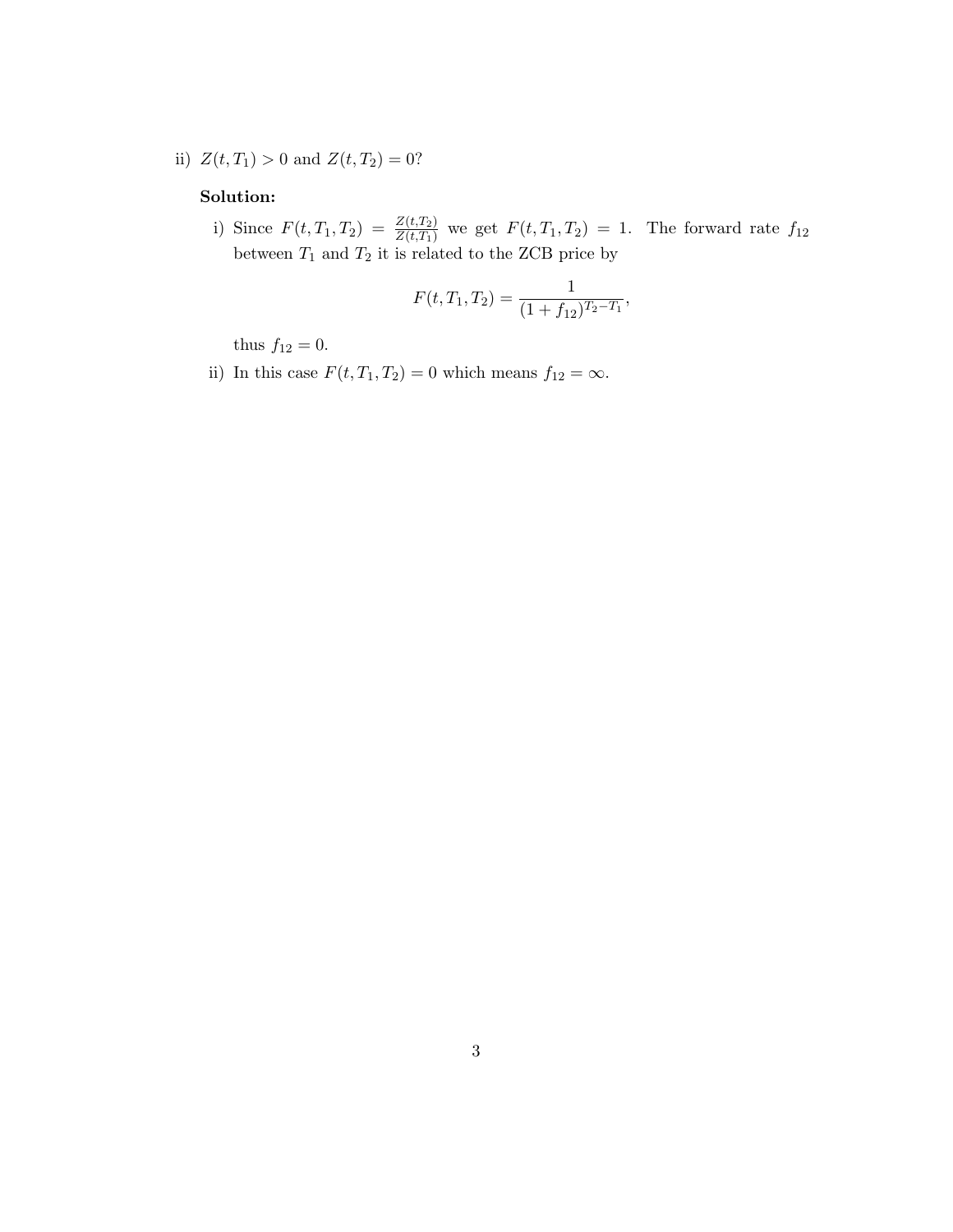## Question 3. (Floating rate annuity)

a) A derivative contract pays  $\alpha L_T[T, T + \alpha]$  at time  $T + \alpha$ . By constructing a portfolio of ZCBs and a libor deposit that replicates the payout, prove that the value at  $t \leq T$  of the derivative contract is  $Z(t,T) - Z(t,T+\alpha)$ .

# Solution:

| Portfolio                                                 | time t                   | $T   T + \alpha$                       |
|-----------------------------------------------------------|--------------------------|----------------------------------------|
| 1 ZCB with maturity $T$                                   | Z(t,T)                   | $1 \mid 1 + \alpha L_T[T, T + \alpha]$ |
| $-1$ ZCB with maturity $T + \alpha$   $-Z(t, T + \alpha)$ |                          |                                        |
| Value                                                     | $Z(t,T) - Z(t,T+\alpha)$ | $\alpha L_T[T,T+\alpha]$               |

At time T we take the 1 from the ZCB which matures at T and place it in a libor deposit. At time  $T + \alpha$  we receive  $1 + \alpha L_T[T, T + \alpha]$  from the libor deposit. Since this portfolio has the same payout at maturity as the derivative contract, by the assumption of replicating portfolios the value at t of the derivative contract is  $Z(t,T) - Z(t,T+\alpha)$ .

b) Let  $T_0, T_1, \ldots, T_n$  be a sequence of times, with  $T_{i+1} = T_i + \alpha$  for a constant  $\alpha > 0$ . Use your results from (a) to show that a floating leg of libor payments  $\alpha L_{T_i}[T_i, T_i + \alpha]$ at times  $T_{i+1}$ ,  $i = 0, 1, ..., n-1$ , has value at time  $t \leq T_0$  equal to a simple linear combination of ZCB prices.

**Solution:** Receiving libor payments  $\alpha L_{T_i}[T_i, T_i + \alpha]$  at times  $T_1, T_1, T_2, \ldots, T_n$  has value

$$
Z(t,T_0)-Z(t,T_1)+Z(t,T_1)-Z(t,T_2)+\cdots-Z(t,T_n)=Z(t,T_0)-Z(t,T_n).
$$

c) Hence find the value of a spot-starting infinite stream of libor payments, that is, when  $t = T_0 = 0$  and as  $n \to \infty$ .

**Solution:** If  $t = T_0 = 0$  then the value is

$$
Z(0,0) - Z(0,T_n) = 1 - Z(0,T_n).
$$

Since  $\lim_{n\to\infty} Z(0,T_n) = 0$  we find that a sport-starting infinite stream of libor payments has value 1.